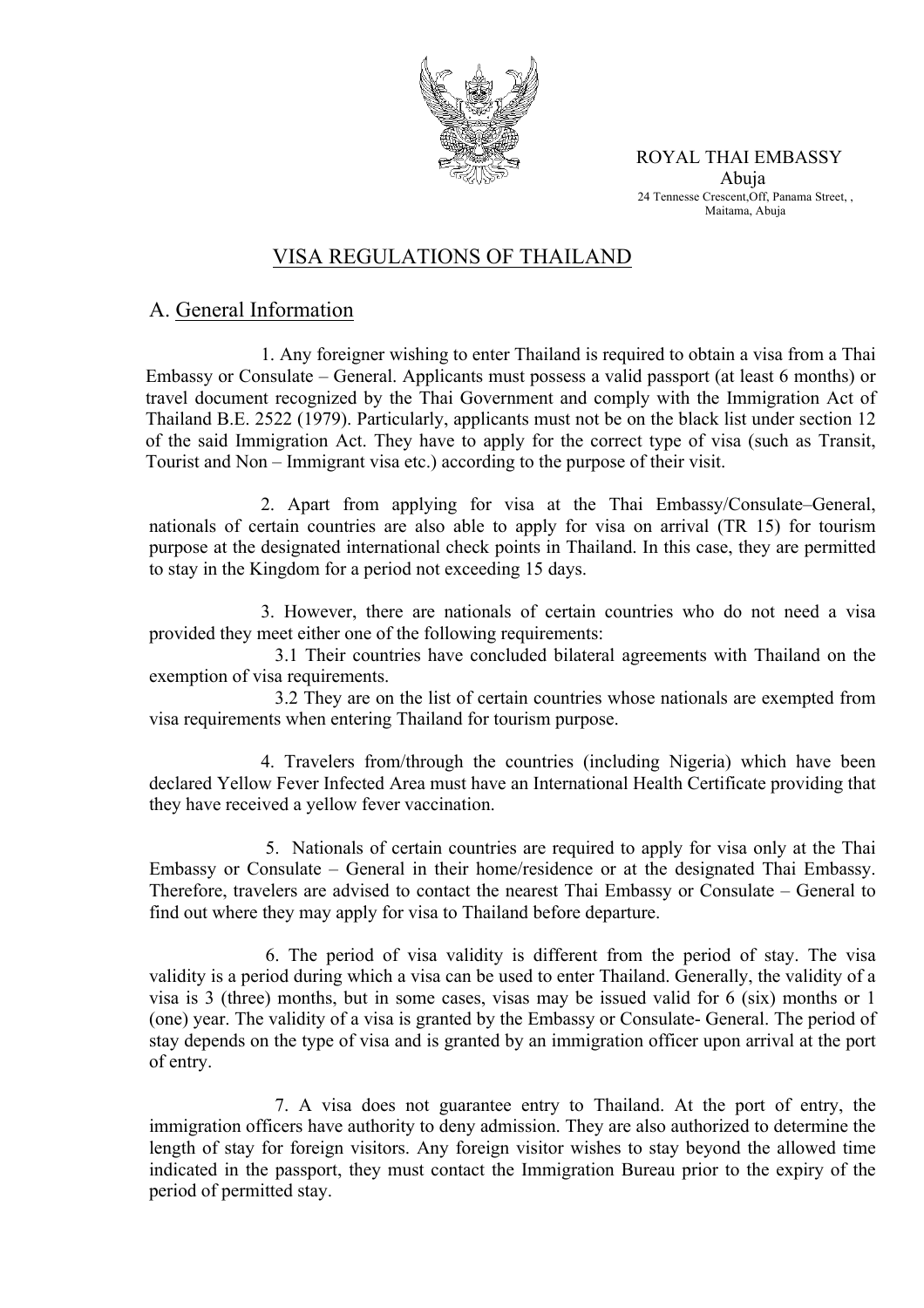For more information, please visit website: www.mfa.go.th and www.consular.go.th

#### B.Types of Visa

- 1. Diplomatic Visa
- 2. Official Visa
- 3. Courtesy Visa
- 4. Tourist Visa
- 5. Transit Visa
- 6. Non-Immigrant Visa
- 7. Immigrant Visa
- 8. Non-Quota immigrant Visa

- Diplomatic Visa, Official Visa and Courtesy Visa are issued to the diplomatic or official passport holder. In some cases, Courtesy Visa is also issued to the ordinary passport holder.

 - Immigrant Visa and Non – quota Immigrant are authorized by the Immigration Bureau of Thailand.

- Tourist Visa is issued to the applicants who wish to enter Thailand for the following purposes:

- 1. Tourism (category " TR")
- 2. Medical treatment ( category "MT")

- Transit Visa is issued to the applicants who wish to enter Thailand for the following purposes:

 1. To travel in transit through the Kingdom in order to proceed to the country of destination or to re - enter their own country (category "TS")

2. To participate in sports activities (category "S")

 3. The person in charge or crew of conveyance coming to a port, station or area in the Kingdom (category "C")

 - Non –Immigrant Visa is issued to the applicants who wish to enter Thailand for the following purposes:

- To perform official duties (category "F")

- To conduct business/ work (category "B")

- To invest with the concurrence of the Thai Ministries and Government Departments concerned (category "IM")

 - To invest or perform other activities relating to investment, subject to the provision of the established laws on investment promotion (category "IB")

 - To study, to come on a work study tour or observation tour, to participate in projects or seminars, to attend a conference or training course , to study as a foreign Buddhist monk (category "ED")

- To work as a film- producer, journalist or reporter (category "M")

 - To perform missionary work or other religious activities with the concurrence of the Thai Ministries or Government Departments concerned (category "R")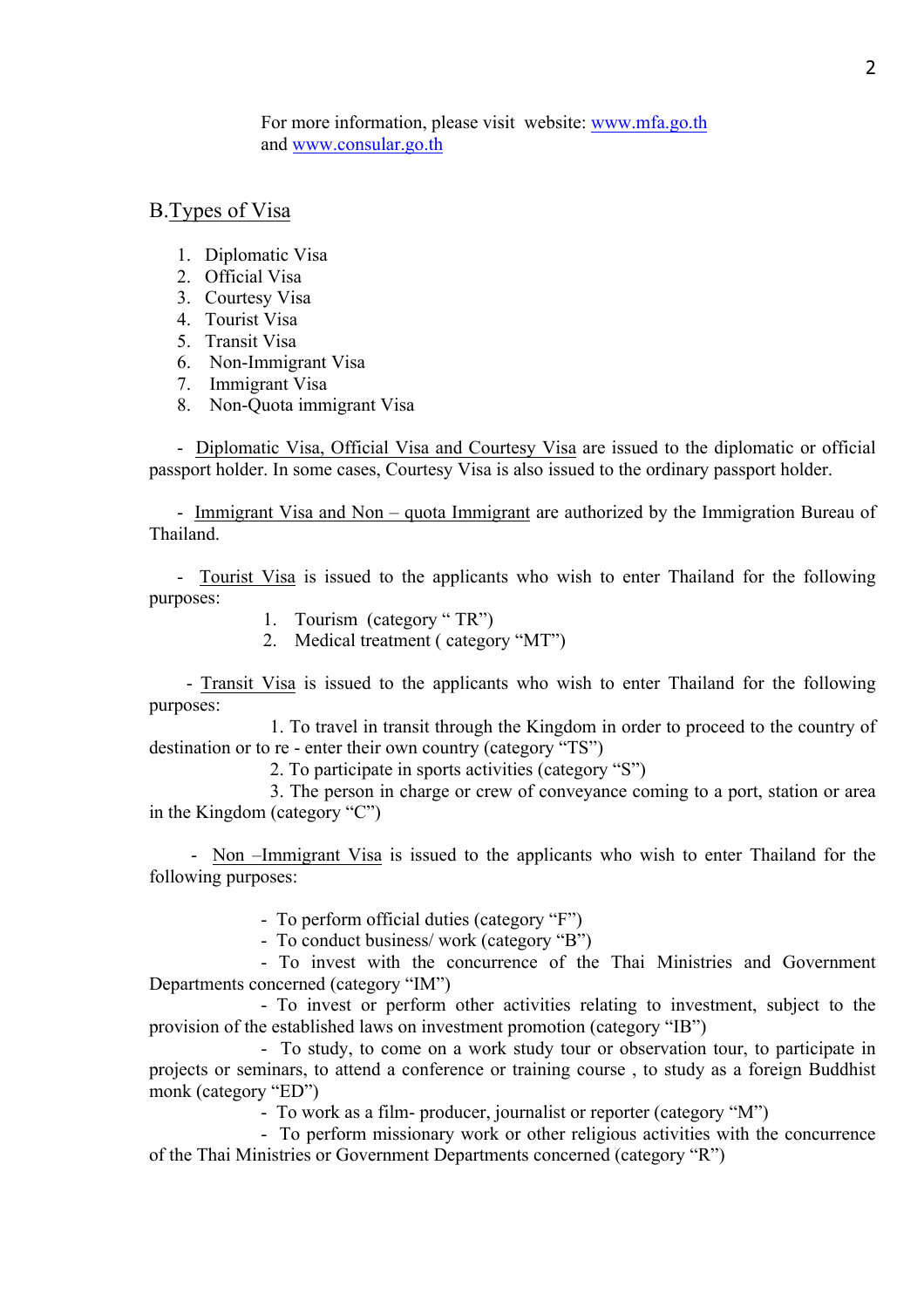- To conduct scientific research or training or teaching in a research institute (category "RS")

- To undertake skilled work or to work as expert or specialist category ("EX")
- Other activities (category "O") as follows:
	- To stay with family
	- To perform duties for the state enterprise or social welfare organizations
	- To stay after retirement for the elderly
	- To receive medical treatment
	- To be a sport coach as required by Thai Government
	- To be a contestant or witness for the judicial process

#### C. Visa Fees

| 1. Tourist Visa         | 6,500  | Naira |
|-------------------------|--------|-------|
| 2. Transit Visa         | 5,200  | Naira |
| 3. Non – Immigrant Visa | 13,000 | Naira |
| (single entry)          |        |       |

#### D. Visa Regulations for Nigerian Nationals Holding Ordinary Passports.

 1. Nigerian nationals who have permanent residence in the foreign country where a Thai Embassy / Consulate - General is situated, they can apply for a visa in that country. In this case, the applicants are not required to present the Certificate of Clearance issued by the National Drug Law Enforcement Agency of Nigeria.

 2. Nigerian nationals whose permanent residence are in the foreign country where no Thai Embassy / Consulate - General is located, they may file their visa application at any Thai Embassy / Consulate - General.

 3. Nigerian nationals who have permanent residence in Nigeria or in other countries which are under jurisdiction of the Royal Thai Embassy in Abuja; namely, Benin, Cameroon, Republic of the Congo, Central African Republic, Equatorial Guinea, Ghana and Sao Tome & Principe must make their visa application in person only at the Royal Thai Embassy in Abuja. In this case, they are required to present the Certificate of Clearance from the National Drug Law Enforcement Agency of Nigeria (N.D.L.E.A) as one of required documents. This is to comply with the request of Nigerian authorities in order to prevent Nigerian drug traffickers from entering Thailand. Details of required documents are shown in Appendix 1.

4. Procedure for visa application.

4.1 Nigerian applicants have to carefully read and observe the above-mentioned visa regulations. They need to complete a visa application form and present it together with all required documents shown in Appendix 1.

 4.2 The Embassy will not accept any incomplete visa application. Therefore, the applicants should check these required documents before their submission. In some cases, The Embassy reserves the rights to request additional documents as deemed necessary. The submission of all required documents does not guarantee the issuance of visa.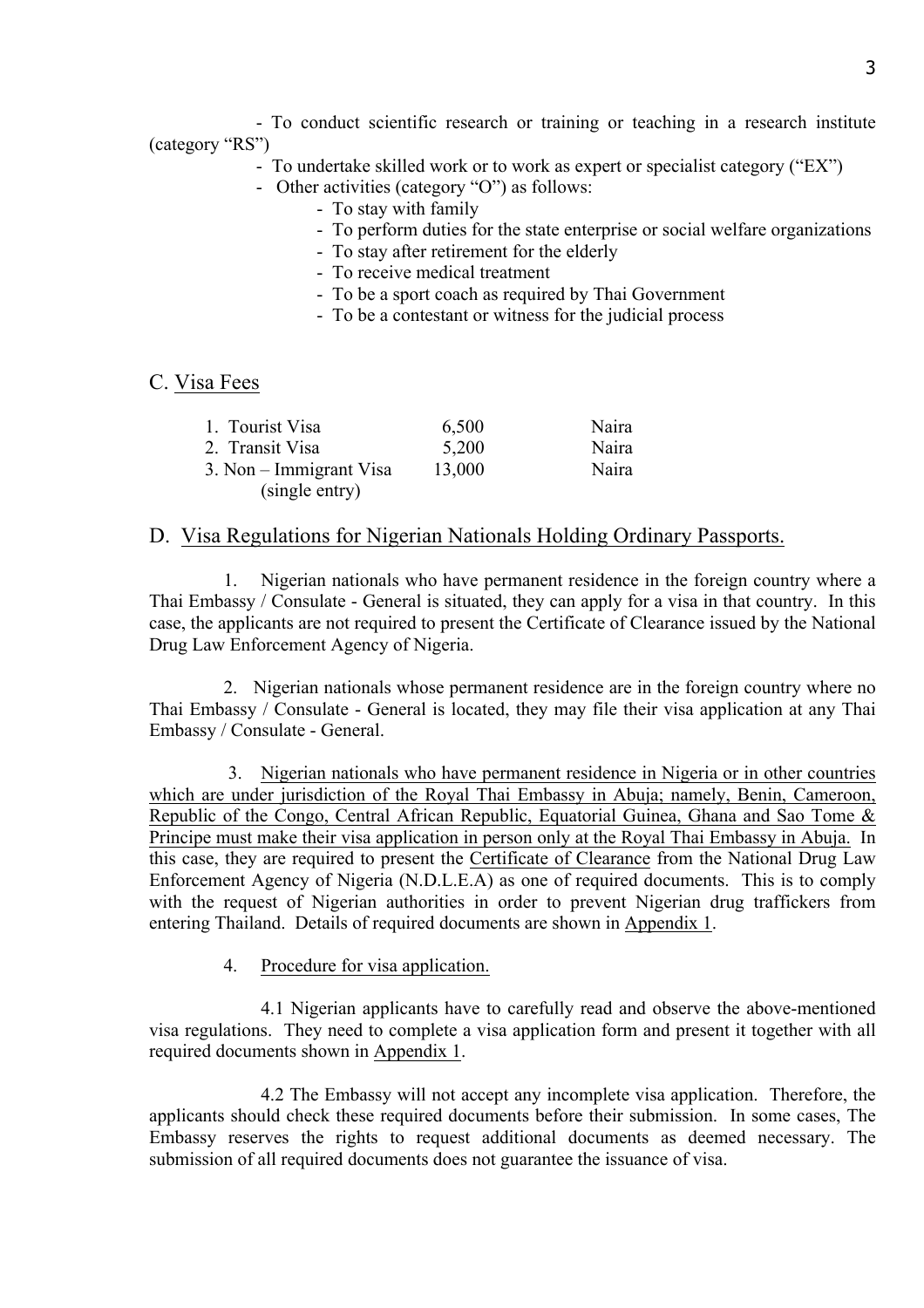4.3 After examining the authenticity of these required documents, the Embassy will invite the applicants for interview. They will be informed of an appointment date accordingly.

4.4 The applicants should submit the visa applications in due time prior to their intended travel to Thailand and contact the Embassy at appropriate time to check the visa approval.

4.5 The applicants have to bring their passport and the confirmed air ticket paid in full and also have to pay for visa fee according to the type of visa for which they apply. The visa fee is non-refundable.

4.6 It takes at least 5 (five) working days to process a visa.

#### 5. Additional Suggestion

 5.1 The submission of forged documents as part of visa application process is a criminal offence under the Nigerian Criminal Code. Any applicant who has committed such an act will be placed on the black list and reported to competent Nigerian authorities for further action.

E. Visa Regulations for Nationals of Cameroon, Republic of the Congo, Central African Republic, Equatorial Guinea, Soa Tome & Principe, Benin and Ghana.

1. The above – mentioned nationals are required to apply for an appropriate visa prior to entering Thailand. They have to complete a visa application form and present it together with all required documents shown in Appendix 2.

2. The Embassy will not accept any incomplete visa application. Therefore, the applicants should check these required documents before their submission. In some cases, The Embassy reserves the rights to request additional documents as deemed necessary. The submission of all required documents does not guarantee the issuance of visa.

3. If the Embassy is satisfied with the required documents, the applicants will be asked to come to the Embassy for interview. They will be informed of an appointment date accordingly.

4. The applicants have to pay for visa fee according to the type of visa for which they apply. The visa fee is non-refundable.

5. It takes at least 5 (five) working days to process a visa.

### F. Visa Regulations for nationals of other countries

Please see Appendix 3.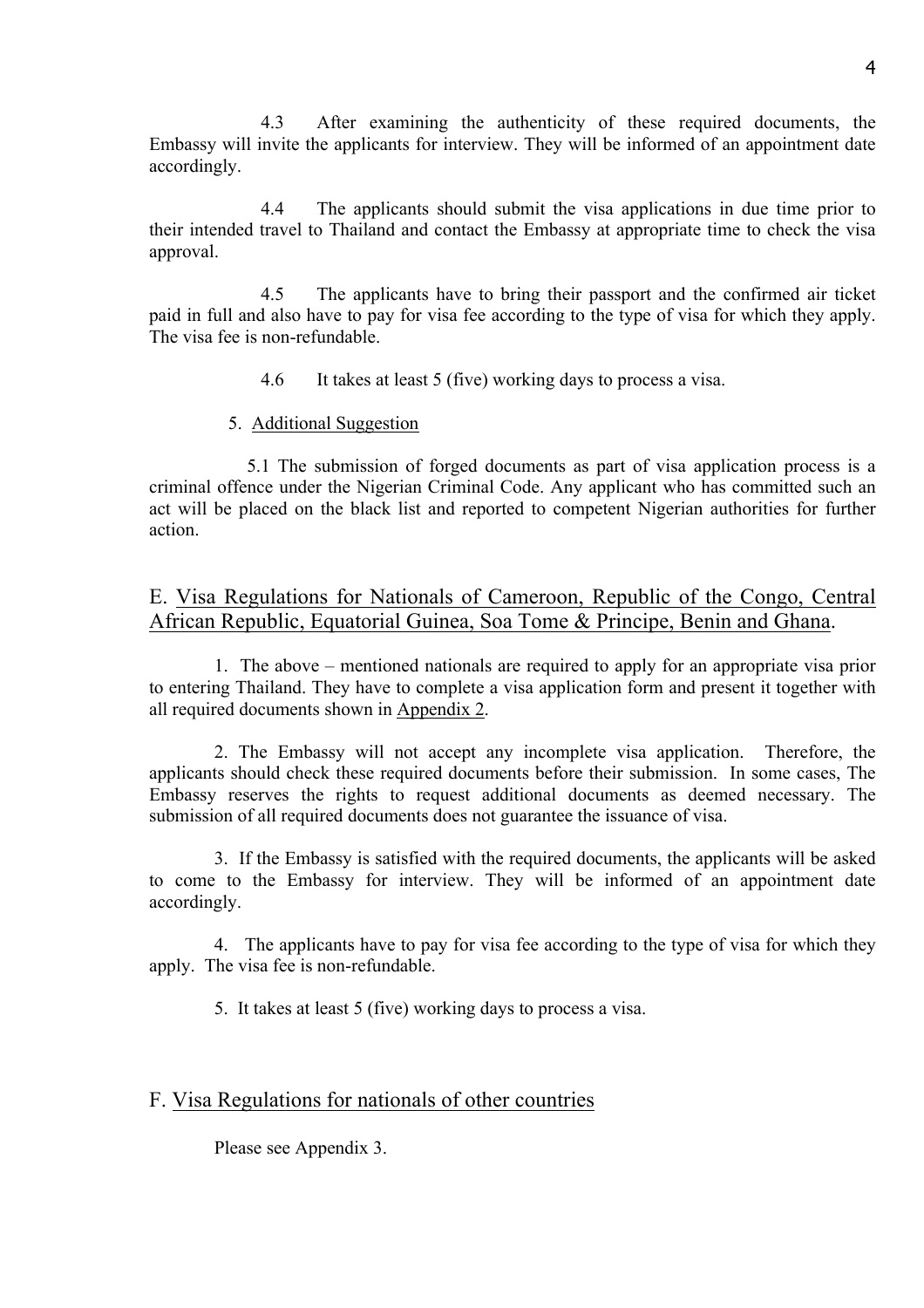# APPENDIX 1

### Supporting documents for Nigerian passport holders

#### TOURIST VISA

1. Original passport valid for not less than 6 months from the date of arrival in Thailand and blank pages.

2. Completed and signed application form.

3. Two (2) recent (2 x 2 inches) photographs (taken within the last 6 (six) months).

4. The Certificate of Clearance from the National Drug Law Enforcement Agency of Nigeria (NDLEA).

5. Certificate of Criminal Clearance issued by the Nigerian police.

6. The original bank statement (for the last 6 months) and the letter of reference issued by the authorized bank officer/manager. The two documents must be certified by the Notary Public or the Court and the Ministry of Foreign Affairs of Nigeria. A copy of each document needs to be submitted.

7. Letter of reference from the company is required to be presented if the applicant is an employee stating the applicant's position, present salary, and duration of work service in the company. If the applicant is self – employed, relevant documents such as business license, financial status/evidence and tax income clearance must be submitted. For other occupations, relevant documents must be also presented.

8. International Health Certificate on Yellow Fever Vaccination.

 9. Reservation of a hotel in Thailand or address and telephone number of the sponsor/guarantor in Thailand. In the latter case, his/her financial status/evidence is required to be presented.

 If any hotel is not found, the applicant may contact the Thai Hotel Association (THA) for assistance. Its address is as follows:

 203-209/3 Ratchadamnoen Klang Avenue, Bowonniwet, Bangkok 10200 Thailand.  $Tel + 66 2 281 9496$  $Fax: + 6622814188$  E-mail: info@thaihotels.org booking@thaihotels.org Website: www.thaihotels.org 10. Confirmed return air ticket paid in full.

11. Visa fee in amount of 6,500 Naira.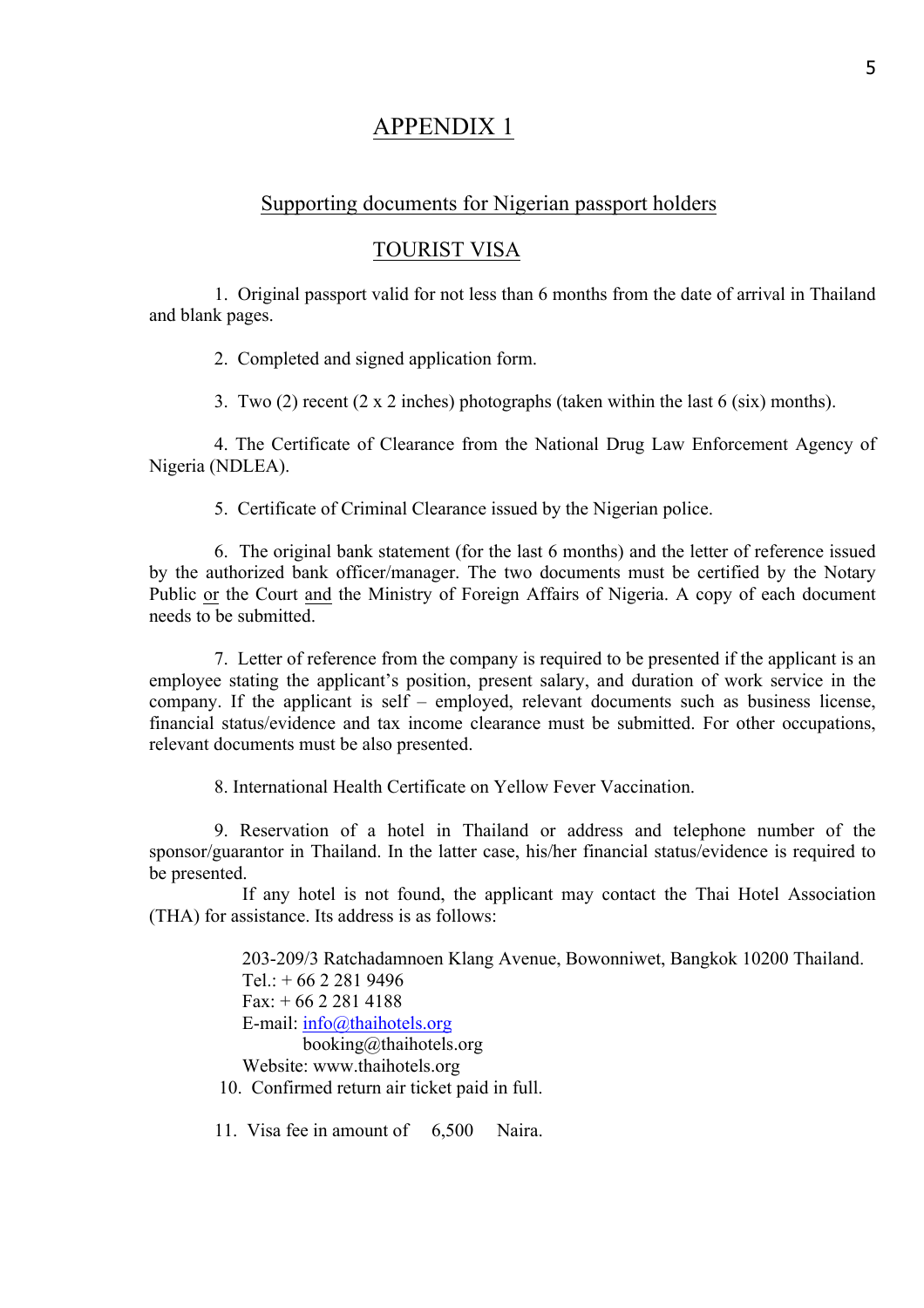## TRANSIT VISA Category "TS"

1. Original passport valid for not less than 6 months from the date of arrival in Thailand and blank pages.

2. Completed and signed application form.

3. Two (2) recent (2 x 2 inches) photographs (taken within the last 6 (six) months).

4. The Certificate of Clearance from the National Drug Law Enforcement Agency of Nigeria (NDLEA).

5. Certificate of Criminal Clearance issued by the Nigerian police

6. The original bank statement (for the last 6 months) and the letter of reference issued by the authorized bank officer/manager. The two documents must be certified by the Notary Public or the Court and the Ministry of Foreign Affairs of Nigeria. A copy of each document needs to be submitted.

7. Letter of reference from the company is required to be presented if the applicant is an employee stating the applicant's position, present salary, and duration of work service in the company. If the applicant is self – employed, relevant documents such as business license, financial status/evidence and tax income clearance must be submitted. For other occupations, relevant documents need to be presented.

8. International Health Certificate on Yellow Fever Vaccination.

 9. Reservation of a hotel in Thailand. If any hotel is not found, the applicant may contact the Thai Hotel Association (THA) for assistance. Its address is as follows:

> 203-209/3 Ratchadamnoen Klang Avenue, Bowonniwet, Bangkok 10200 Thailand.  $Tel: + 66 2 281 9496$  $Fax + 6622814188$  E-mail: info@thaihotels.org booking@thaihotels.org Website: www.thaihotels.org If the applicant does not stay overnight, this requirement is not applicable.

- 10. Confirmed return air ticket to the country of destination paid in full.
- 11. Valid visa of the destination country.
- 12. Visa fee in amount of 5,200 Naira.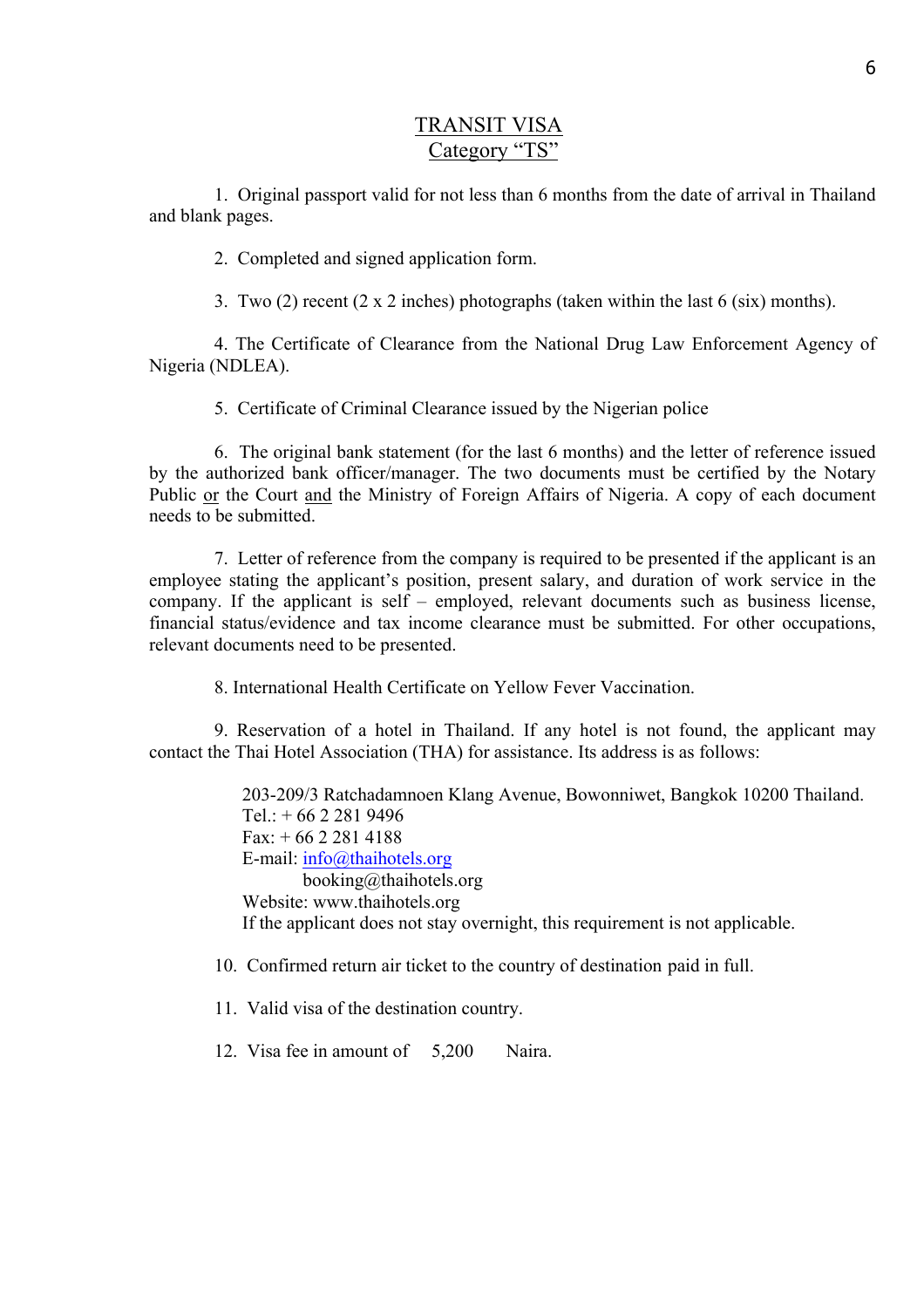### Category "S"

1. Original passport valid for not less than 6 months from the date of arrival in Thailand and blank pages.

2. Completed and signed application form.

3. Two (2) recent (2 x 2 inches) photographs (taken within the last 6 (six) months).

4. The Certificate of Clearance from the National Drug Law Enforcement Agency of Nigeria (NDLEA).

5. Certificate of Criminal Clearance issued by the Nigerian police.

6. The original bank statement (for the last 6 months) and the letter of reference issued by the authorized bank officer/manager. The two documents must be certified by the Notary Public or the Court and the Ministry of Foreign Affairs of Nigeria. A copy of each document needs to be submitted.

7. Letter of invitation stating the applicant's participation in sports activities in Thailand.

8. International Health Certificate on Yellow Fever Vaccination.

 9. Reservation of a hotel in Thailand or address and telephone number of the sponsor/organizer who will provide accommodation in Thailand.

 If any hotel is not found, the applicant may contact the Thai Hotel Association (THA) for assistance. Its address is as follows:

> 203-209/3 Ratchadamnoen Klang Avenue, Bowonniwet, Bangkok 10200 Thailand. Tel.:  $+ 6622819496$  $Fax + 6622814188$  E-mail: info@thaihotels.org booking@thaihotels.org Website: www.thaihotels.org

10. Confirmed return air ticket paid in full.

11. Visa fee in amount of 5,200 Naira.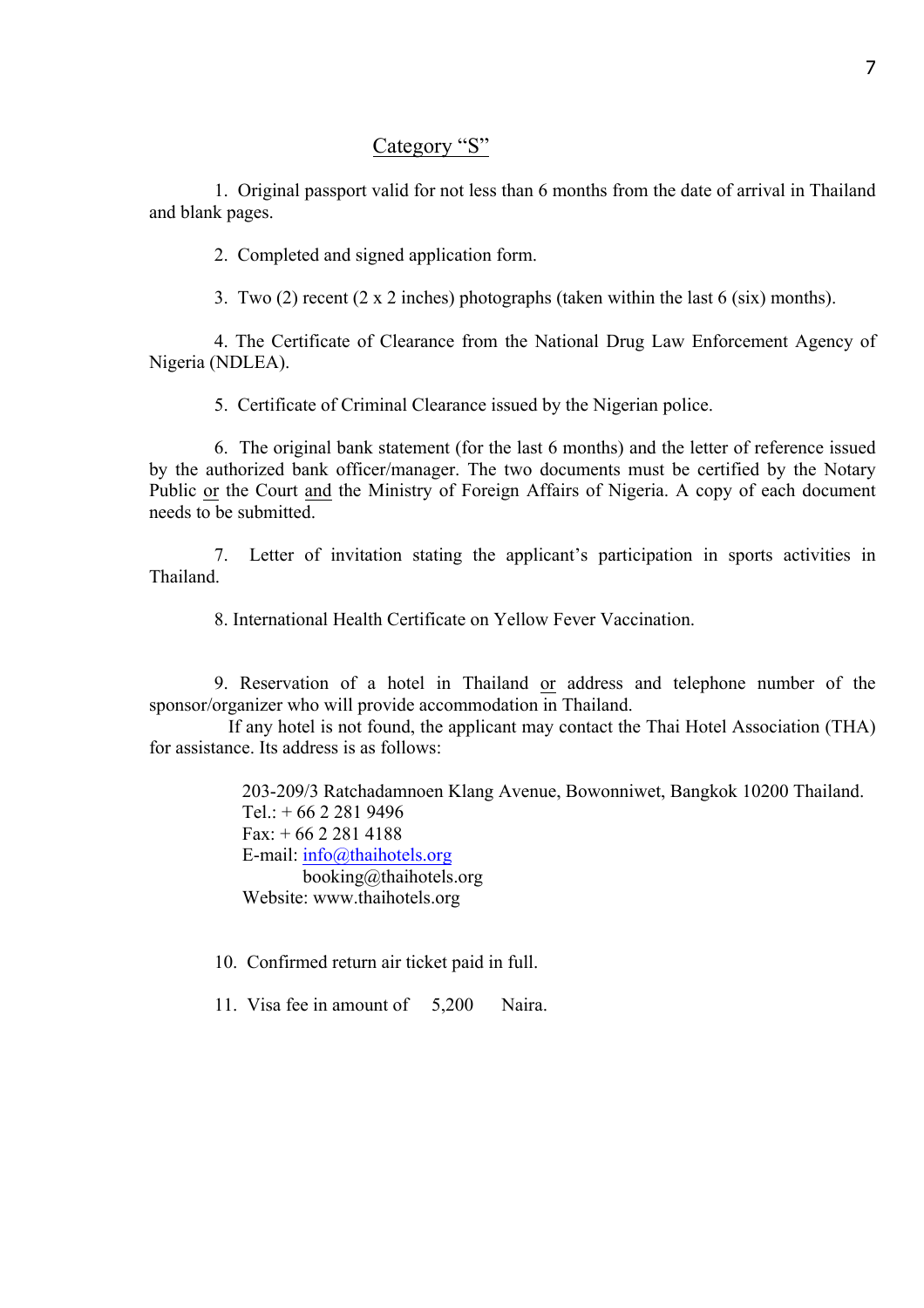### Non – Immigrant Visa

### Category "B" for conducting business in Thailand

 1. Original passport valid for not less than 6 months from the date of arrival in Thailand and blank pages.

2. Completed and signed application form.

3. Two (4) recent (2 x 2 inches) photographs (taken within the last 6 (six) months).

4. The Certificate of Clearance from the National Drug Law Enforcement Agency of Nigeria (NDLEA).

5. Certificate of Criminal Clearance issued by the Nigerian police.

6. The original bank statement (for the last 6 months) and the letter of reference issued by the authorized bank officer/manager. The two documents must be certified by the Notary Public or the Court and the Ministry of Foreign Affairs of Nigeria. A copy of each document needs to be submitted.

7. Letter of reference from the company is required to be presented stating the nature of business, the purpose of the applicant's visit and the duration of stay in Thailand.

8. Letter of invitation from the company in Thailand detailing the nature of business, the purpose of trading partner's visit and the length of stay in Thailand. Copies of the following corporate documents are also presented;

8.1 List of shareholders.

- 8.2 Business registration and business license.
- 8.3 Company profile.
- 8.4 Statement of income tax clearance of the latest year etc.

9. International Health Certificate on Yellow Fever Vaccination.

 10. Reservation of a hotel in Thailand. If any hotel is not found, the applicant may contact the Thai Hotel Association (THA) for assistance. Its address is as follows:

> 203-209/3 Ratchadamnoen Klang Avenue, Bowonniwet, Bangkok 10200 Thailand.  $Tel: + 66 2 281 9496$  $Fax: + 6622814188$  E-mail: info@thaihotels.org booking@thaihotels.org Website: www.thaihotels.org

11. Confirmed return air ticket paid in full.

12. Visa fee in amount of 13,000 Naira (single entry).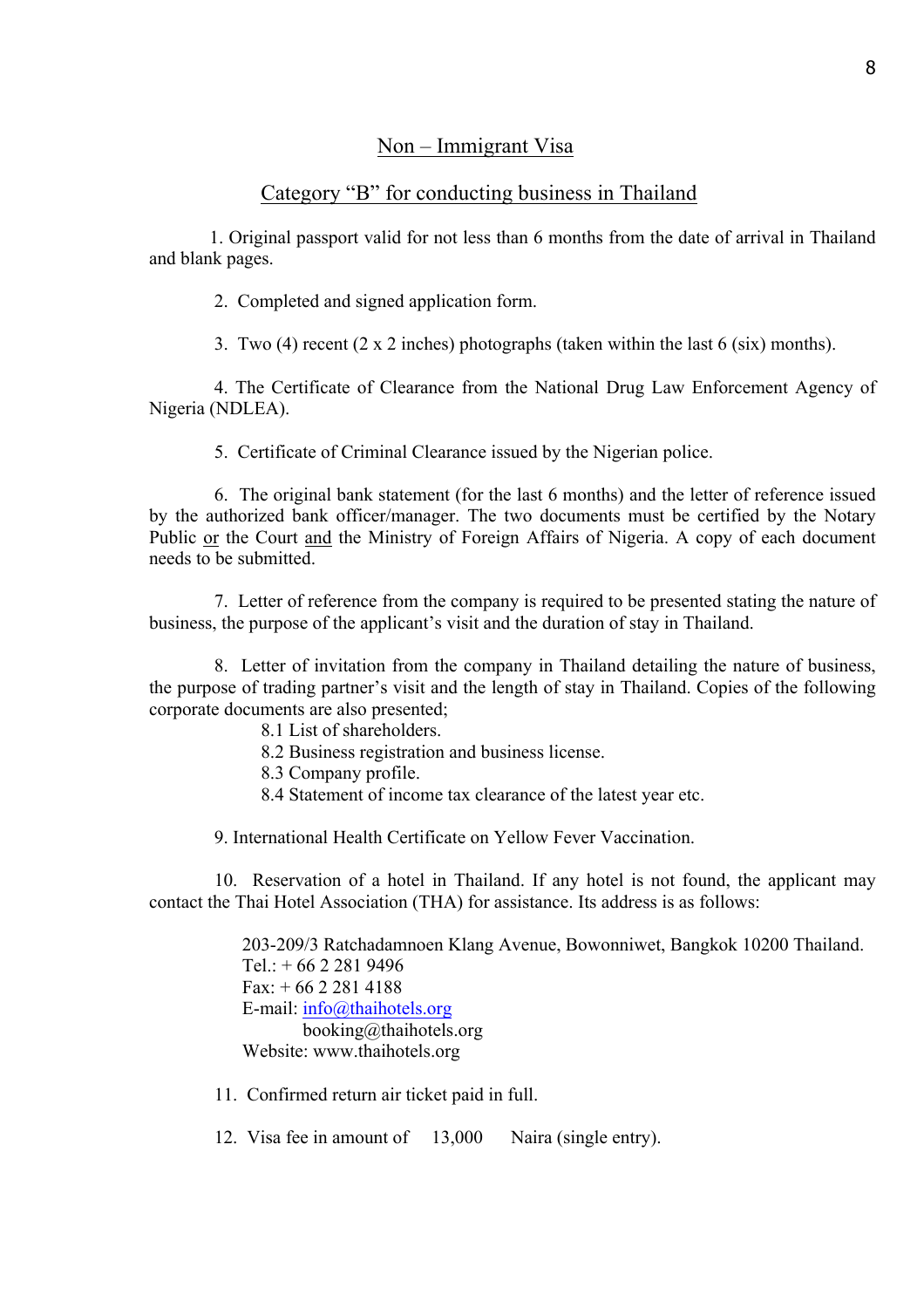### Category "B" for undertaking work in Thailand

1. Original passport valid for not less than 6 months from the date of arrival in Thailand and blank pages.

2. Completed and signed application form.

3. Two (4) recent (2 x 2 inches) photographs (taken within the last 6 (six) months).

4. The Certificate of Clearance from the National Drug Law Enforcement Agency of Nigeria (NDLEA).

5. Certificate of Criminal Clearance issued by the Nigerian police.

6. The original bank statement (for the last 6 months) and the letter of reference issued by the authorized bank officer/manager. The two documents must be certified by the Notary Public or the Court and the Ministry of Foreign Affairs of Nigeria. A copy of each document needs to be submitted.

 7. Letter of invitation from the company in Thailand stating the nature of business and the purpose and length of employment.

 8. Employment Contract indicating the rationale for hiring the applicant as well as his/her salary, position and qualifications. The document must be signed by authorized managing director and affixed the seal of the company.

 9. A copy of educational records of the applicant and letters from the prior employers identifying job description and length of service time.

 10. Letter of Approval from the Ministry of Labour (To obtain this letter, the prospective employer in Thailand is required to submit Form WP 3 at the Office of Foreign Workers Administration, Department of Employment, Ministry of Labour Tel. 02 245 2745, 02 245 3209 or at a provincial Employment Office in the respective province. For more information, please visit website: www.doe.go.th/workpermit/index.html ).

11. International Health Certificate on Yellow Fever Vaccination.

12. Confirmed return air ticket paid in full.

Note : For Football trial or football Players in Thailand

Applicants who wish to enter Thailand for football player trial or as a football full time players should make a request to the Sport Authority of Thailand through their respective sport agents or representatives authorized by their national football associations. The Sport Authority of Thailand will then forward a request to the Ministry of Foreign Affairs of Thailand for consideration. After receiving approval from the Ministry of Thailand, the Embassy may issue an entry visa to the applicants on condition that they meet all requirement specified above. They may be asked to provide additional evidence of their status as footballer players, i.e. a letter issued by their football clubs in Nigeria.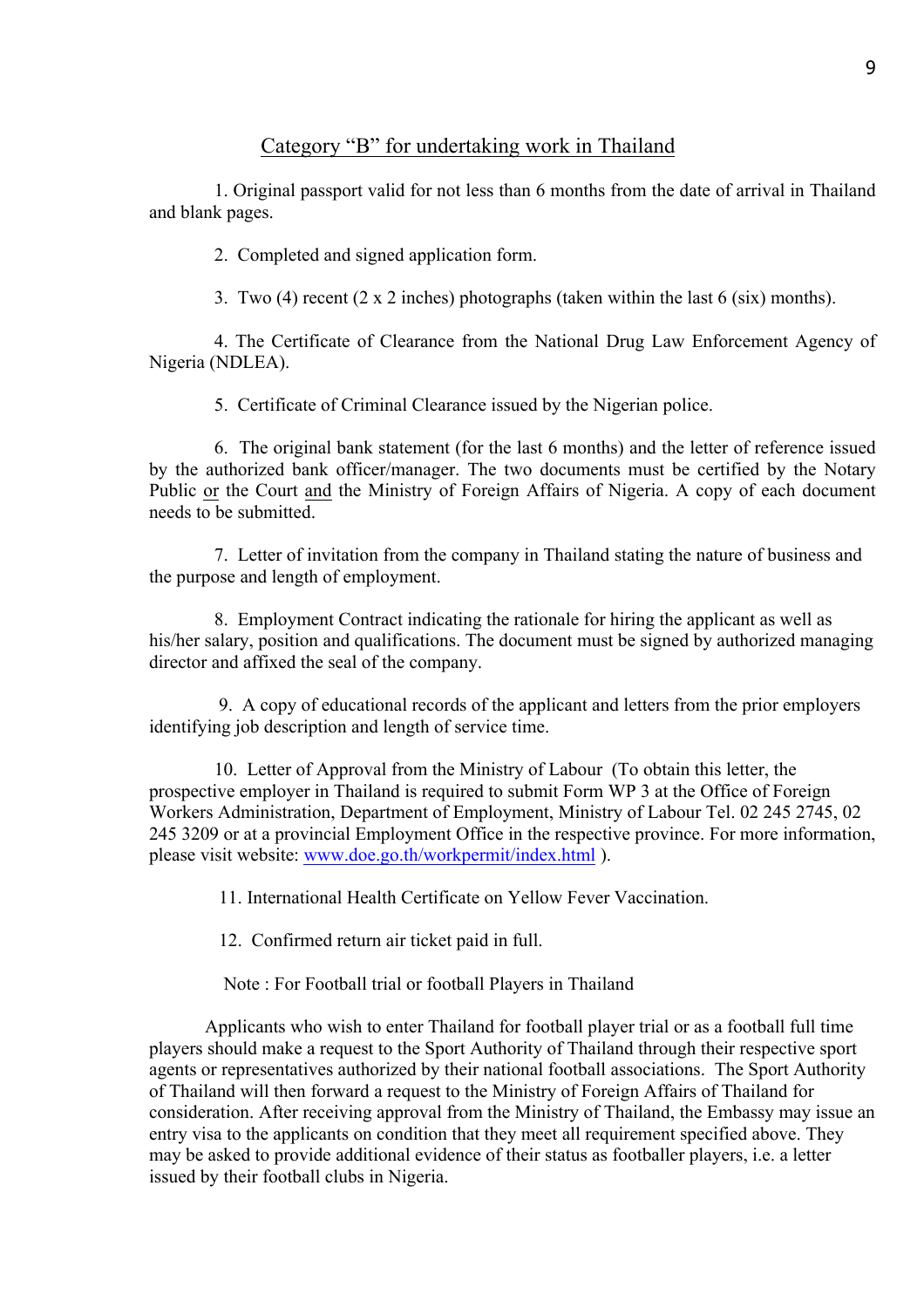## Category "ED" for study and for attending conference in Thailand

1. Original passport valid for not less than 6 months from the date of arrival in Thailand and blank pages.

2. Completed and signed application form.

3. Two (2) recent (2 x 2 inches) photographs (taken within the last 6 (six) months).

4. The Certificate of Clearance from the National Drug Law Enforcement Agency of Nigeria (NDLEA).

5. Certificate of Criminal Clearance issued by the Nigerian police.

6. The original bank statement (for the last 6 months) and the letter of reference issued by the authorized bank officer/manager. The two documents must be certified by the Notary Public or the Court and the Ministry of Foreign Affairs of Nigeria. A copy of each document needs to be submitted.

7. Transcript and Letter of Acceptance from the relevant school/university or institute in Thailand (for study purpose).

8. Letter of invitation from concerned agency/organization in Thailand (for seminar/meeting/conference purpose).

9. International Health Certificate on Yellow Fever Vaccination.

 10. Reservation of a hotel in Thailand (for conference purpose). If any hotel is not found, the applicant may contact the Thai Hotel Association (THA) for assistance. Its address is as follows:

> 203-209/3 Ratchadamnoen Klang Avenue, Bowonniwet, Bangkok 10200 Thailand.  $Tel + 66 2 281 9496$  $Fax: + 6622814188$  E-mail: info@thaihotels.org booking@thaihotels.org Website: www.thaihotels.org

11. Confirmed return air ticket paid in full.

12. Visa fee in amount of 13,000 Naira (single entry).

# Category "O" for stay with family

1. Original passport valid for not less than 6 months from the date of arrival in Thailand and blank pages.

2. Completed and signed application form.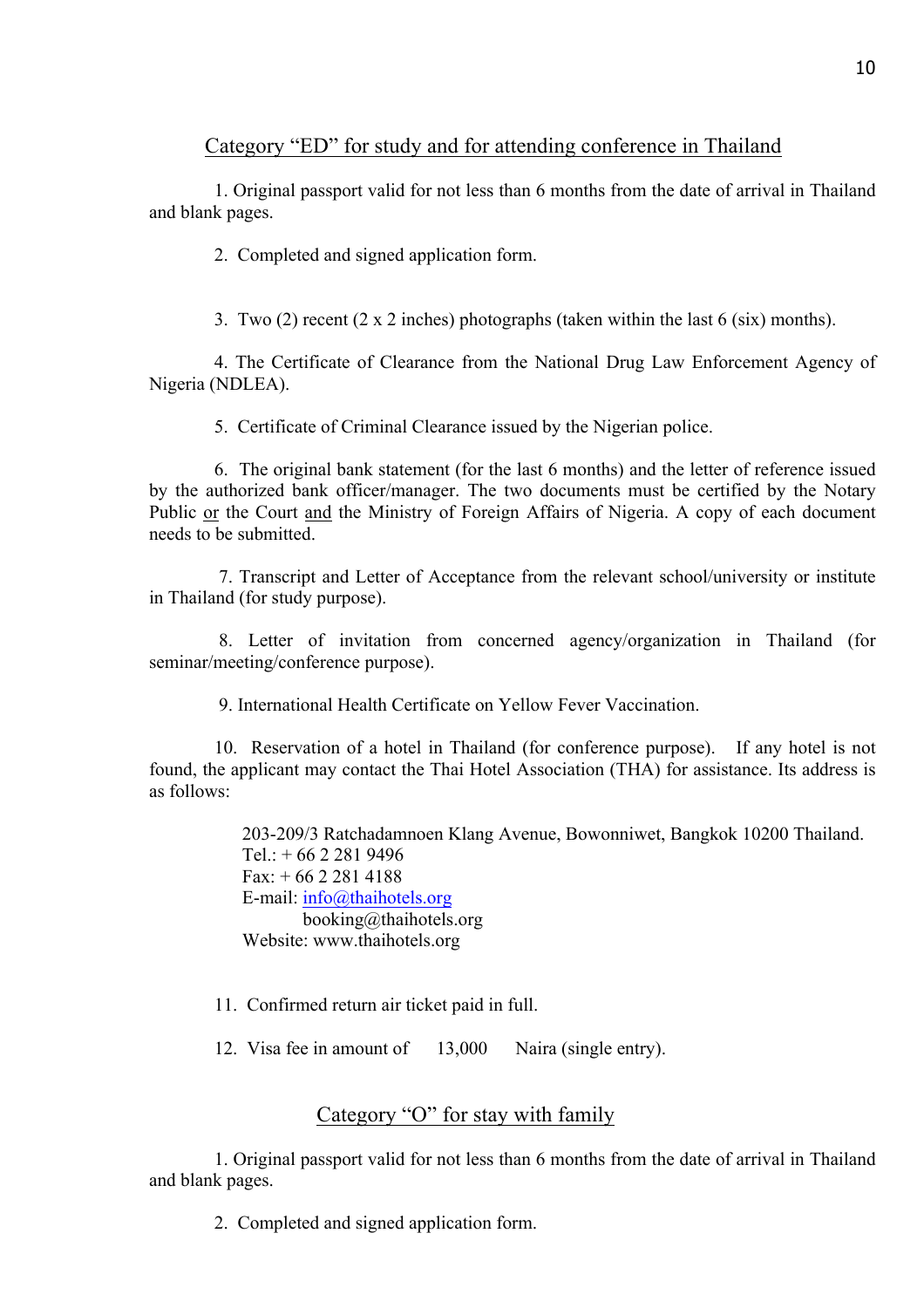3. Two (2) recent (2 x 2 inches) photographs (taken within the last 6 (six) months).

4. The Certificate of Clearance from the National Drug Law Enforcement Agency of Nigeria (NDLEA).

5. Certificate of Criminal Clearance issued by the Nigerian police.

6. The original bank statement (for the last 6 months) and the letter of reference issued by the authorized bank officer/manager. The two documents must be certified by the Notary Public or the Court and the Ministry of Foreign Affairs of Nigeria. A copy of each document needs to be submitted.

7. Certificate of Marriage.

8. International Health Certificate on Yellow Fever Vaccination.

9. Confirmed return air ticket paid in full.

10. Visa fee in amount of 13,000 Naira (single entry).

NOTE Should applicants wish to apply for other categories of Non- Immigrant Visa in which supporting documents are not mentioned above, please contact the Embassy for more information.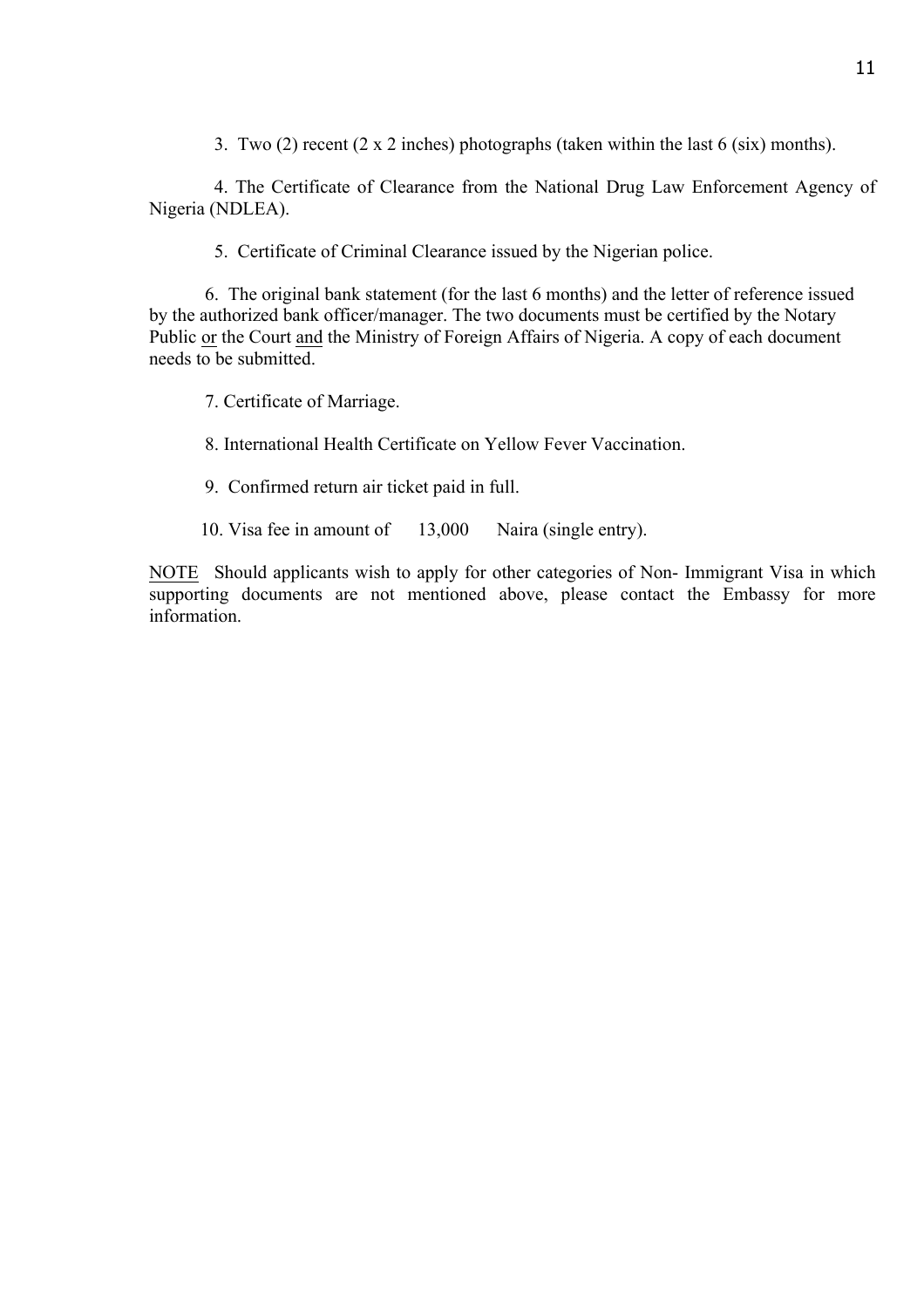# APPENDIX 2

Supporting documents for Cameroonian, Congolese, Central African Republic, Equatorial Guinean, Sao Tome & Principe, Beninian and Ghanaian Passport **Holders** 

### TOURIST VISA

1. Original passport valid for not less than 6 months from the date of arrival in Thailand and blank pages.

2. Completed and signed application form.

3. Two (2) recent (2 x 2 inches) photographs (taken within the last 6 (six) months).

4. Certificate of Criminal Clearance issued by the police and certified by the Notary Public or the Court and the Ministry of Foreign Affairs or the Embassy of these countries.

5. The original bank statement (for the last 6 months) and the letter of reference issued by the authorized bank officer/manager. The two documents must be certified by the Notary Public or the Court and the Ministry of Foreign Affairs or the Embassy of these countries. A copy of each document needs to be submitted.

6. Letter of reference from the company is required to be presented if the applicant is an employee stating the applicant's position, present salary, and duration of work service in the company. If the applicant is self – employed, relevant documents such as business license, financial status/evidence and tax income clearance must be submitted. For other occupations, relevant documents need to be presented.

7. International Health Certificate on Yellow Fever Vaccination.

8. Reservation of a hotel in Thailand or address and telephone number of the sponsor/guarantor in Thailand. In the latter case, his/her financial status/evidence is required to be presented.

If any hotel is not found, the applicant may contact the Thai Hotel Association (THA) for assistance. Its address is as follows:

> 203-209/3 Ratchadamnoen Klang Avenue, Bowonniwet, Bangkok 10200 Thailand.  $Tel: + 66 2 281 9496$  $Fax: + 6622814188$  E-mail: info@thaihotels.org booking@thaihotels.org Website: www.thaihotels.org

9. Confirmed return air ticket paid in full.

10. Visa fee in amount of 6,500 Naira.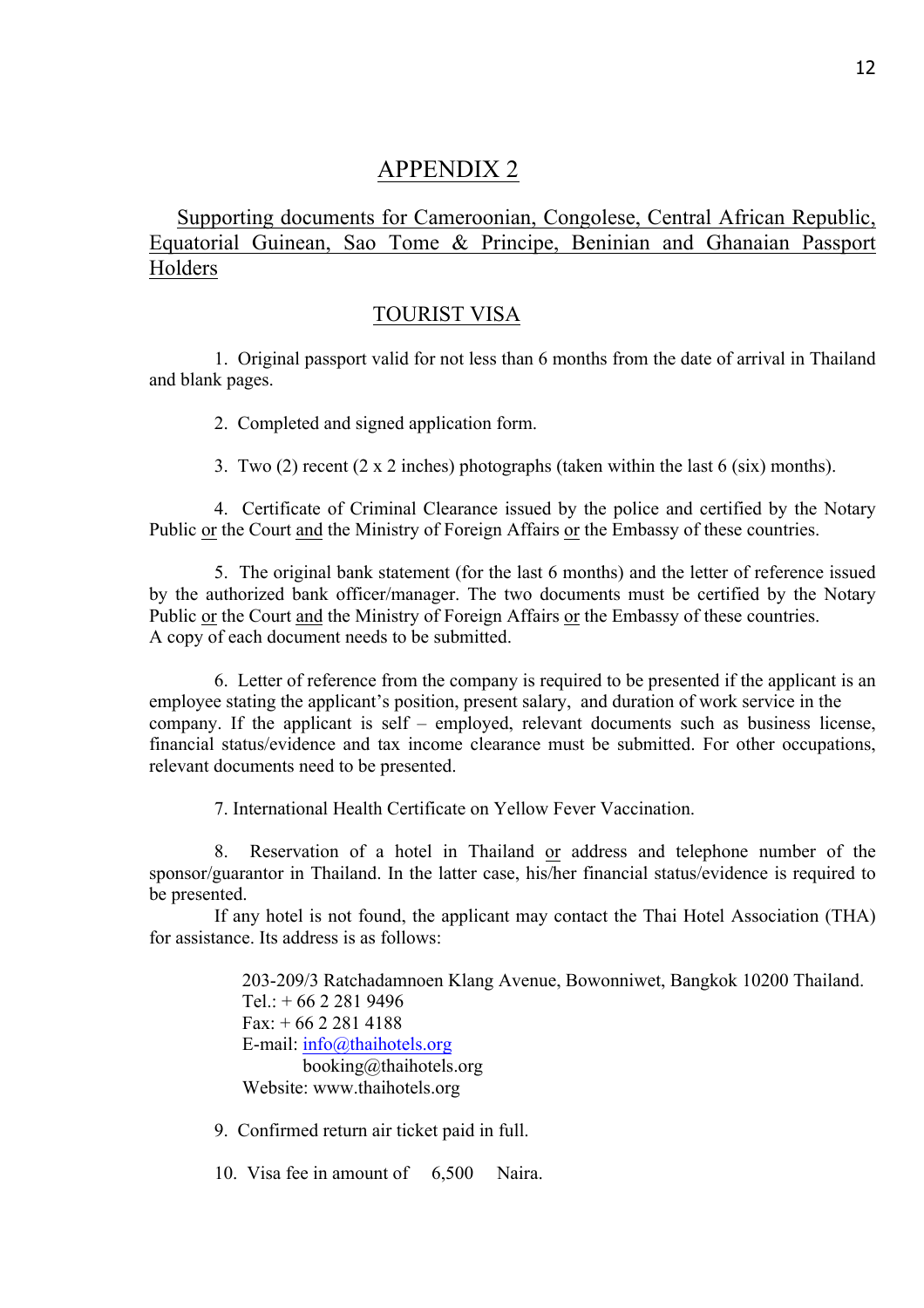## TRANSIT VISA Category "TS"

1. Original passport valid for not less than 6 months from the date of arrival in Thailand and blank pages.

2. Completed and signed application form.

3. Two (2) recent (2 x 2 inches) photographs (taken within the last 6 (six) months).

4. Certificate of Criminal Clearance issued by the police and certified by the Notary Public or the Court and the Ministry of Foreign Affairs or the Embassy of these countries.

5. The original bank statement (for the last 6 months) and the letter of reference issued by the authorized bank officer/manager. The two documents must be certified by the Notary Public or the Court and the Ministry of Foreign Affairs or the Embassy of these countries. A copy of each document needs to be submitted.

6. Letter of reference from the company is required to be presented if the applicant is an employee stating the applicant's position, present salary, and duration of work service in the company. If the applicant is self – employed, relevant documents such as business license, financial status/evidence and tax income clearance must be submitted. For other occupations, relevant documents need to be presented.

7. International Health Certificate on Yellow Fever Vaccination.

8. Reservation of a hotel in Thailand. If any hotel is not found, the applicant may contact the Thai Hotel Association (THA) for assistance. Its address is as follows:

> 203-209/3 Ratchadamnoen Klang Avenue, Bowonniwet, Bangkok 10200 Thailand.  $Tel: + 66 2 281 9496$  $Fax + 6622814188$  E-mail: info@thaihotels.org booking@thaihotels.org Website: www.thaihotels.org

If the applicant does not stay overnight, this requirement is not applicable.

9. Confirmed air ticket to the country of destination paid in full.

10. Valid visa of the destination country.

11. Visa fee in amount of 5,200 Naira.

# Category "S"

1. Original passport valid for not less than 6 months from the date of arrival in Thailand and blank pages.

2. Completed and signed application form.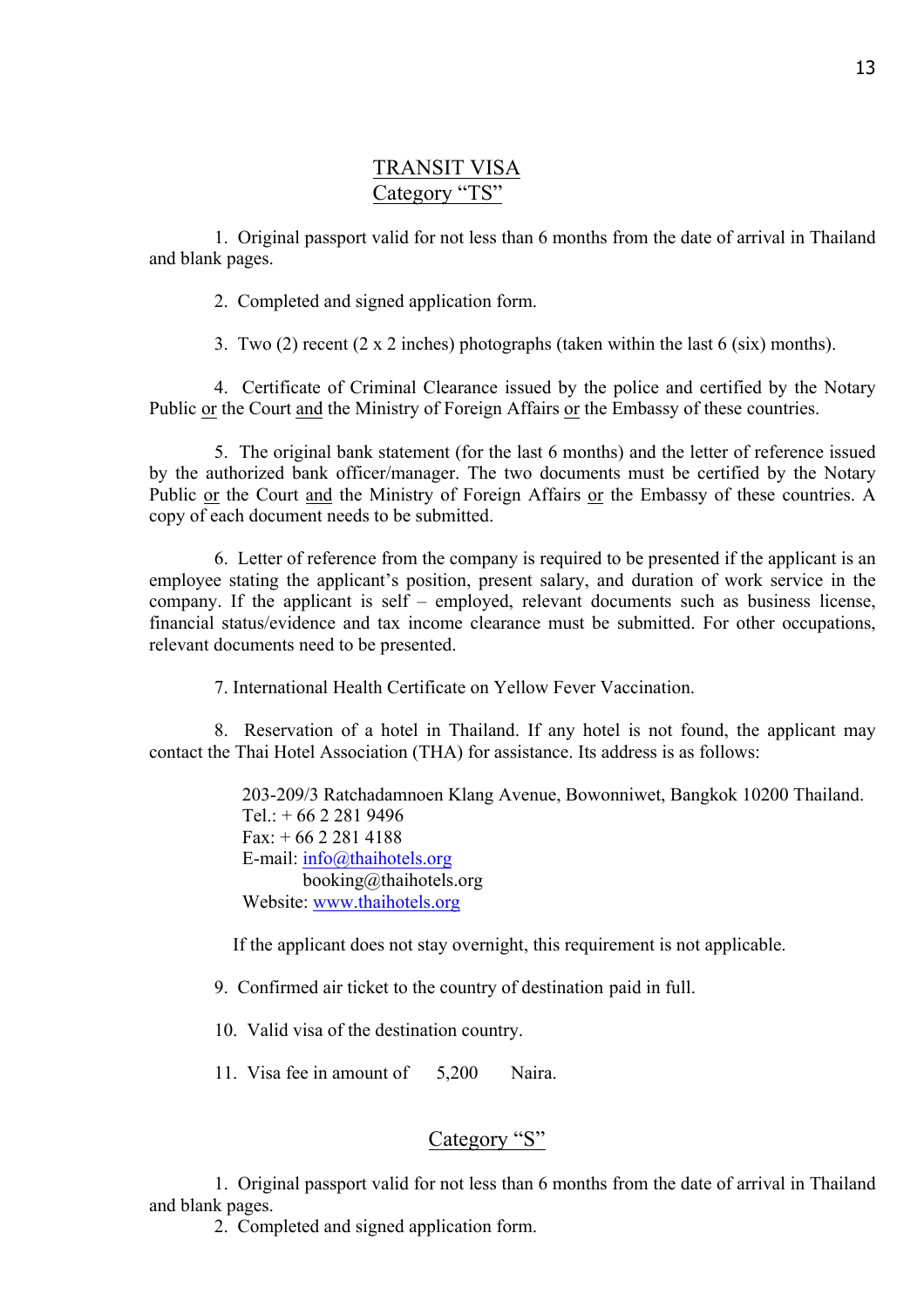3. Two (2) recent (2 x 2 inches) photographs (taken within the last 6 (six) months).

4. The original bank statement (for the last 6 months) and the letter of reference issued by the authorized bank officer/manager. The two documents must be certified by the Notary Public or the Court and the Ministry of Foreign Affairs or the Embassy of these countries. A copy of each document needs to be submitted.

5. Letter of invitation stating the applicant's participation in sports activities in Thailand.

6. International Health Certificate on Yellow Fever Vaccination.

7. Reservation of a hotel in Thailand or address and telephone number of the sponsor/organizer who will provide accommodation in Thailand.

If any hotel is not found, the applicant may contact the Thai Hotel Association (THA) for assistance. Its address is as follows:

> 203-209/3 Ratchadamnoen Klang Avenue, Bowonniwet, Bangkok 10200 Thailand. Tel.: + 66 2 281 9496 Fax: + 66 2 281 4188 E-mail: info@thaihotels.org booking@thaihotels.org Website: www.thaihotels.org

- 8. Confirmed return air ticket paid in full.
- 9. Visa fee in amount of 5,200 Naira.

## Non – Immigrant Visa

### Category "B" for conducting business in Thailand

 1. Original passport valid for not less than 6 months from the date of arrival in Thailand and blank pages.

2. Completed and signed application form.

3. Two (2) recent (2 x 2 inches) photographs (taken within the last 6 (six) months).

4. Certificate of Criminal Clearance issued by the police and certified by the Notary Public or the Court and the Ministry of Foreign Affairs or the Embassy of these countries.

6. The original bank statement (for the last 6 months) and the letter of reference issued by the authorized bank officer/manager. The two documents must be certified by the Notary Public or the Court and the Ministry of Foreign Affairs or the Embassy of these countries. A copy of each document needs to be submitted.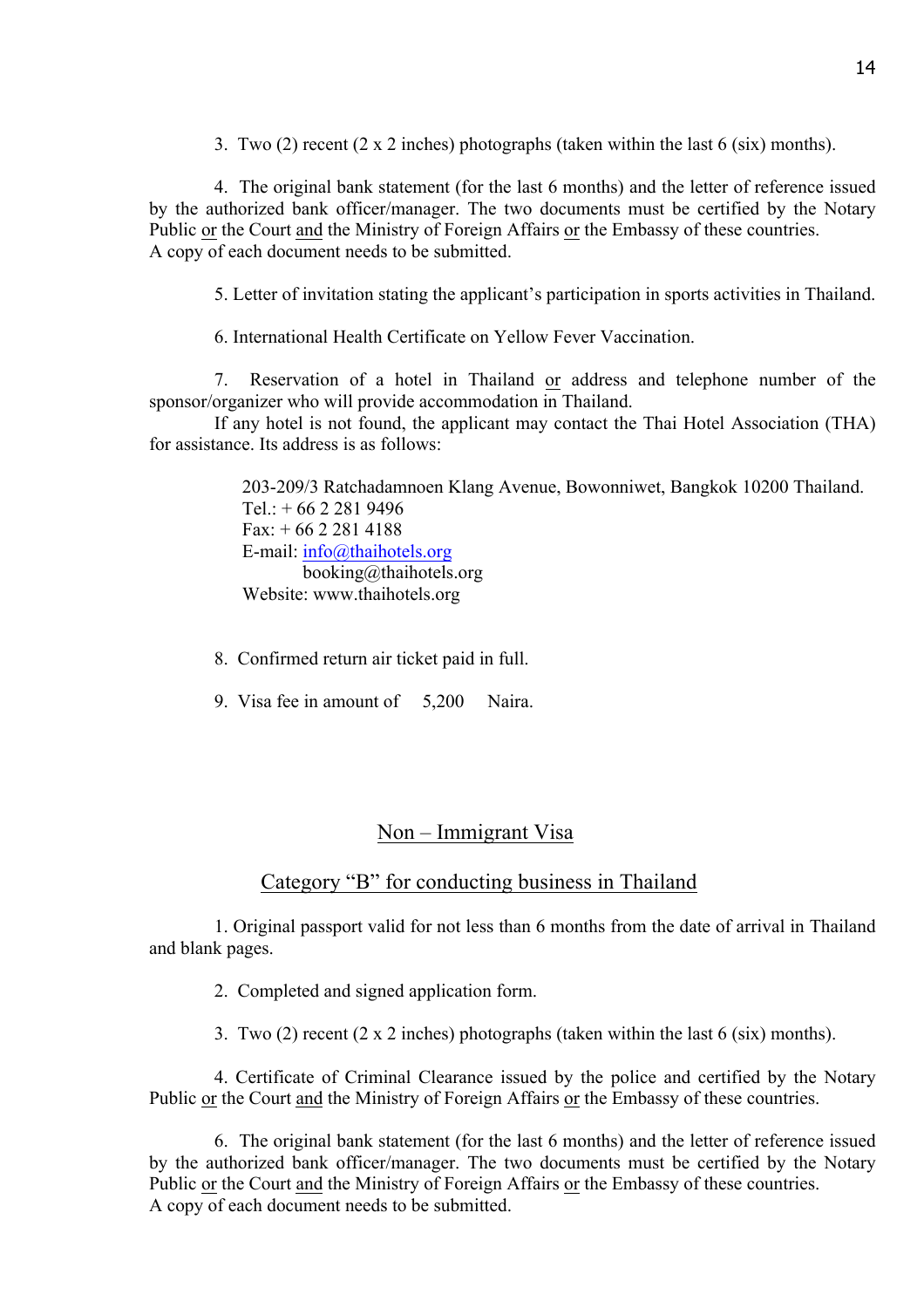7. Letter of reference from the company is required to be presented stating the nature of business, the purpose of the applicant's visit and the duration of stay in Thailand.

8. Letter of invitation from the company in Thailand detailing the nature of business, the purpose of trading partner's visit and the length of stay in Thailand. Copies of the following corporate documents are also presented;

- 8.1 List of shareholders.
- 8.2 Business registration and business license.
- 8.3 company profile.
- 8.4 Statement of income tax Clearance of the latest year etc.
- 9. International Health Certificate on Yellow Fever Vaccination.

 10. Reservation of a hotel in Thailand. If any hotel is not found, the applicant may contact the Thai Hotel Association (THA) for assistance. Its address is as follows:

> 203-209/3 Ratchadamnoen Klang Avenue, Bowonniwet, Bangkok 10200 Thailand.  $Tel + 66 2 281 9496$  $Fax: + 6622814188$  E-mail: info@thaihotels.org booking@thaihotels.org Website: www.thaihotels.org

- 11. Confirmed return air ticket paid in full.
- 12. Visa fee in amount of 13,000 Naira.

## Category "B" for undertaking work in Thailand

1. Original passport valid for not less than 6 months from the date of arrival in Thailand and blank pages.

2. Completed and signed application form.

3. Two (2) recent (2 x 2 inches) photographs (taken within the last 6 (six) months).

4. Certificate of Criminal Clearance issued by the police and certified by the Notary Public or the Court and the Ministry of Foreign Affairs or the Embassy of these countries.

5. The original bank statement (for the last 6 months) and the letter of reference issued by the authorized bank officer/manager. The two documents must be certified by the Notary Public or the Court and the Ministry of Foreign Affairs or the Embassy of these countries. A copy of each document needs to be submitted.

 6. Letter of invitation from the company in Thailand stating the nature of business and the purpose and length of employment.

 7. Employment Contract indicating the rationale for hiring the applicant as well as his/her salary, position and qualifications. The document must be signed by authorized managing director and affixed the seal of the company.

 8. A copy of educational records of the applicant and letters from the prior employers identifying job description and length of service time.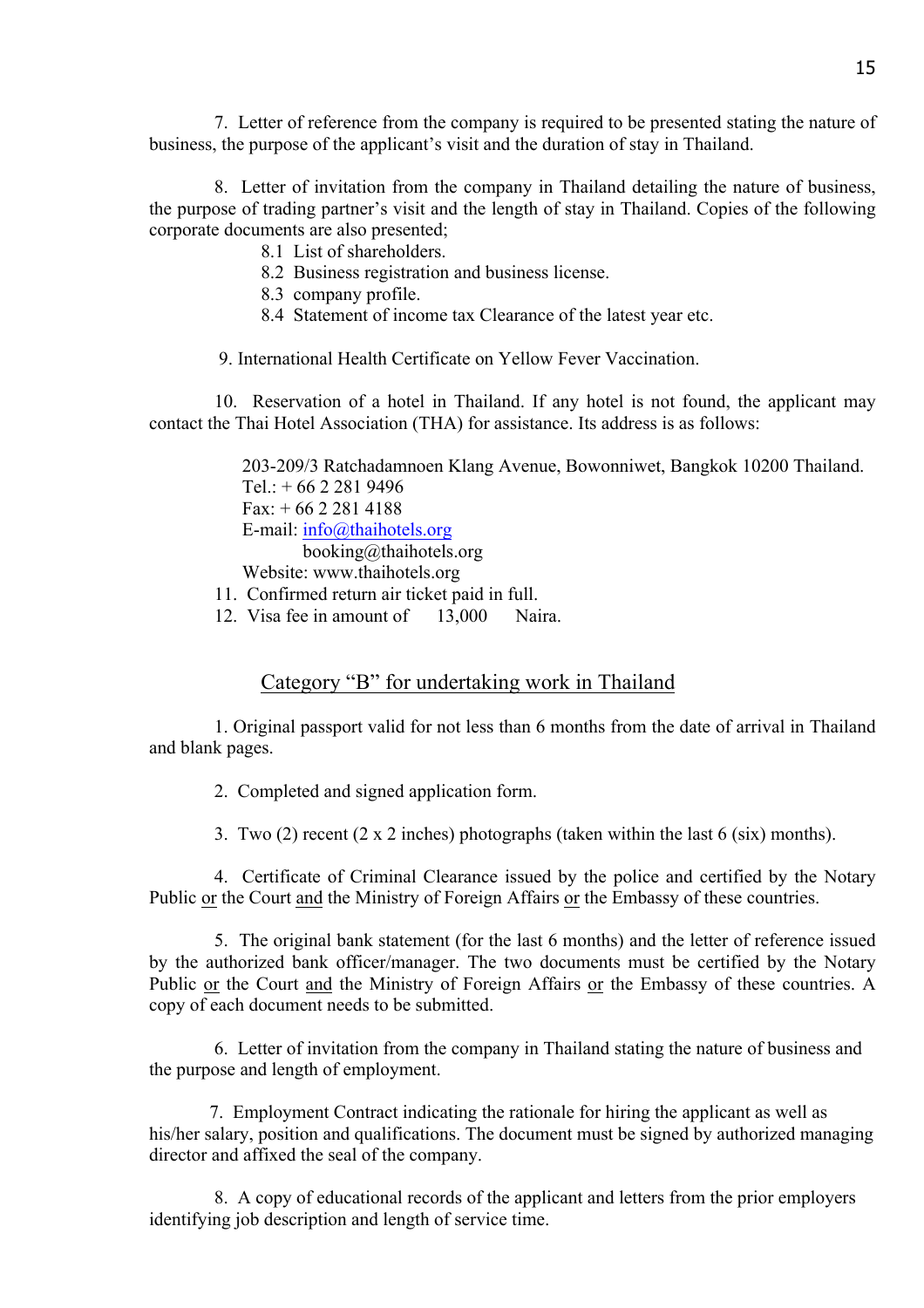9. Letter of Approval from the Ministry of Labour (To obtain this letter, the prospective employer in Thailand is required to submit Form WP 3 at the Office of Foreign Workers Administration, Department of Employment, Ministry of Labour Tel. 02 245 2745, 02 245 3209 or at a provincial Employment Office in the respective province. For more information, please visit website: www.doe.go.th/workpermit/index.html).

10. International Health Certificate on Yellow Fever Vaccination.

11. Confirmed air ticket paid in full.

12. Visa fee in amount of 13,000 Naira (single entry).

Note : For Football trial or football Players in Thailand

Applicants who wish to enter Thailand for football player trial or as a football full time players should make a request to the Sport Authority of Thailand through their respective sport agents or representatives authorized by their national football associations. The Sport Authority of Thailand will then forward a request to the Ministry of Foreign Affairs of Thailand for consideration. After receiving approval from the Ministry of Thailand, the Embassy may issue an entry visa to the applicants on condition that they meet all requirement specified above. They may be asked to provide additional evidence of their status as footballer players, i.e. a letter issued by their football clubs in their respective countries.

### Category " ED" for study and for attending conference in Thailand

1. Original passport valid for not less than 6 months from the date of arrival in Thailand and blank pages.

2. Completed and signed application form.

3. Two (2) recent (2 x 2 inches) photographs (taken within the last 6 (six) months).

4. Certificate of Criminal Clearance issued by the police and certified by the Notary Public or the Court and the Ministry of Foreign Affairs or the Embassy of these countries.

5. The original bank statement (for the last 6 months) and the letter of reference issued by the authorized bank officer/manager. The two documents must be certified by the Notary Public or the Court and the Ministry of Foreign Affairs or the Embassy of these countries. A copy of each document needs to be submitted.

6. Transcript and Letter of Acceptance from the relevant school/university or institute in Thailand (for study purpose).

7. Letter of invitation from concerned agency/organization in Thailand (for seminar/meeting/conference purpose).

8. International Health Certificate on Yellow Fever Vaccination.

 9. Reservation of a hotel in Thailand (for conference purpose). If any hotel is not found, the applicant may contact the Thai Hotel Association (THA) for assistance. Its address is as follows: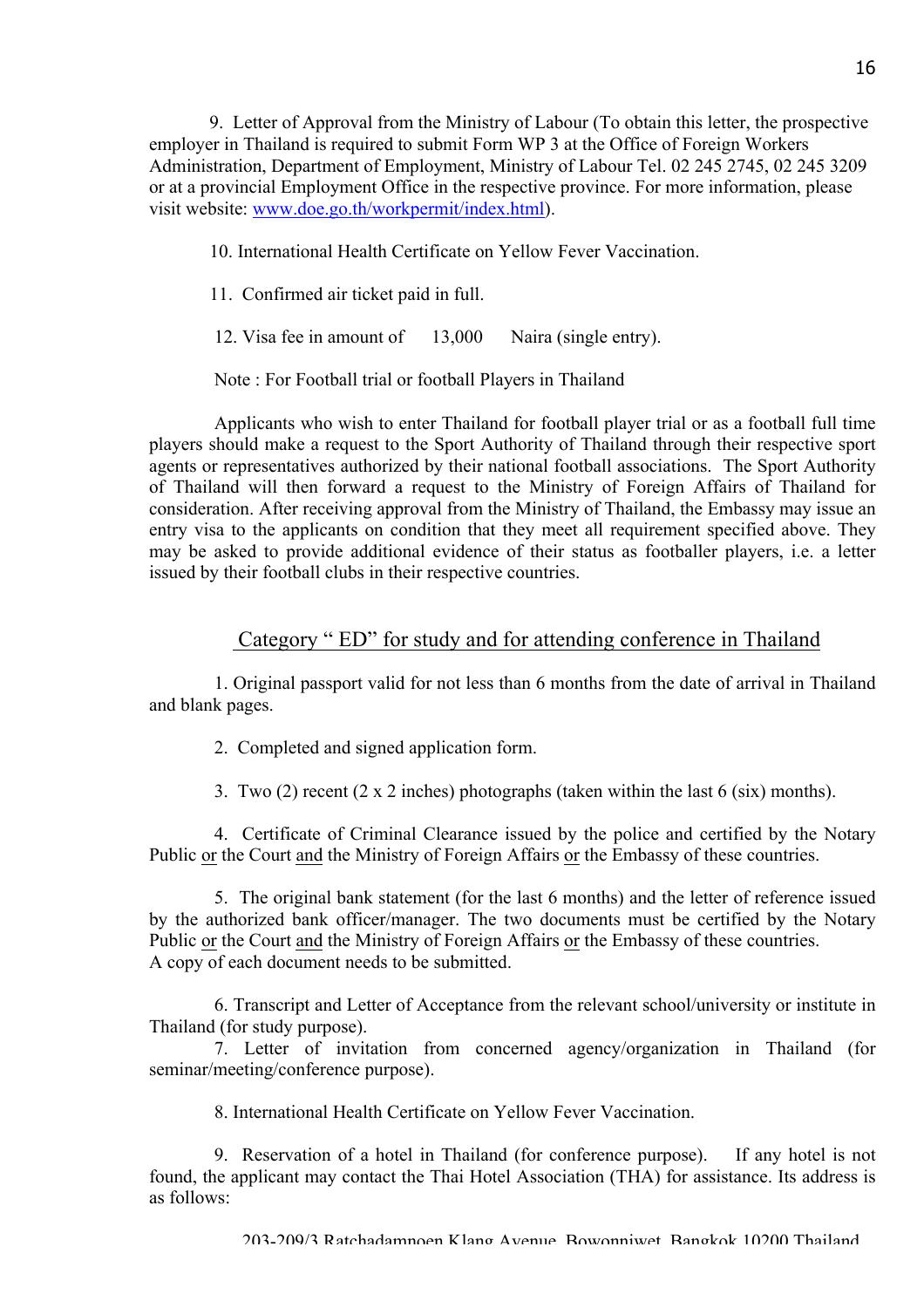$Tel: + 6622819496$  $Fax: + 6622814188$  E-mail: info@thaihotels.org booking@thaihotels.org Website: www.thaihotels.org

11. Confirmed return air ticket paid in full.

12. Visa fee in amount of 13,000 Naira (single entry).

## Category "O" for stay with family

1. Original passport valid for not less than 6 months from the date of arrival in Thailand and blank pages.

2. Completed and signed application form.

3. Two (2) recent (2 x 2 inches) photographs (taken within the last 6 (six) months).

4. Certificate of Criminal Clearance issued by the police and certified by the Notary Public or the Court and the Ministry of Foreign Affairs or the Embassy of these countries.

 5. The original bank statement (for the last 6 months) and the letter of reference issued by the authorized bank officer/manager. The two documents must be certified by the Notary Public or the Court and the Ministry of Foreign Affairs or the Embassy of these countries. A copy of each document needs to be submitted.

6. Certificate of Marriage.

7. International Health Certificate on Yellow Fever Vaccination.

8. Confirmed return air ticket paid in full.

9. Visa fee in amount of 13,000 Naira (single entry).

NOTE Should applicants wish to apply for other categories of Non- Immigrant Visa in which supporting documents are not mentioned above, please contact the Embassy for more information.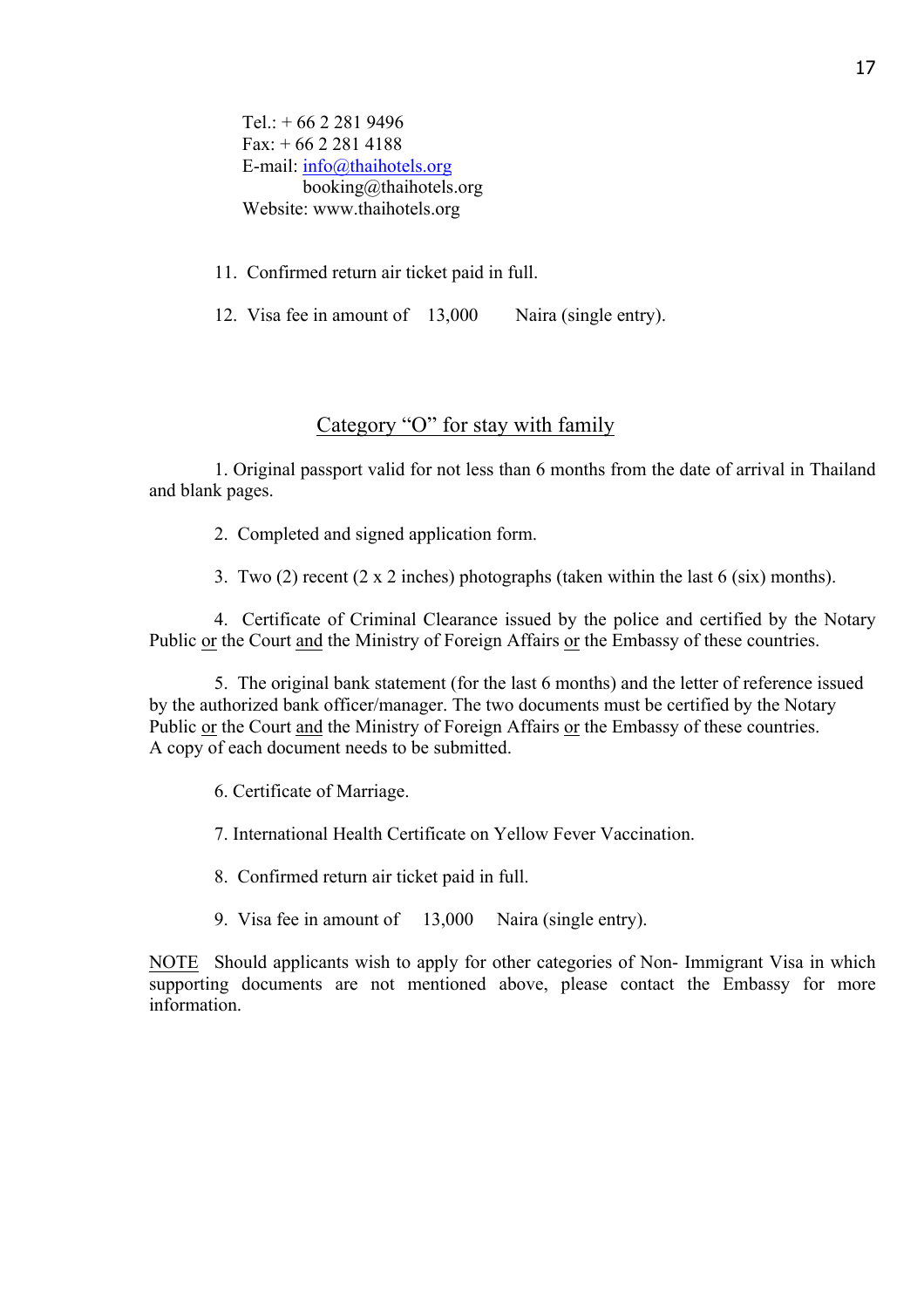# APPENDIX 3

## Supporting documents for other nationals such as UK, USA, Japan, Australia, New Zealand and European countries etc.

## TOURIST VISA

1. Original passport valid for not less than 6 months from the date of arrival in Thailand and blank pages.

2. Completed and signed application form.

3. Two (2) recent (2 x 2 inches) photographs (taken within the last 6 (six) months).

4. The original bank statement at least 20,000 Baht per person and 40,000 Baht per family or the letter of reference issued by the authorized bank officer/manager.

5. Reservation of a hotel in Thailand. If any hotel is not found, the applicant may contact the Thai Hotel Association (THA) for assistance. Its address is as follows:

> 203-209/3 Ratchadamnoen Klang Avenue, Bowonniwet, Bangkok 10200 Thailand.  $Tel: + 66 2 281 9496$  $Fax: + 6622814188$  E-mail: info@thaihotels.org booking@thaihotels.org Website: www.thaihotels.org

7. Confirmed return air ticket paid in full.

8. Visa fee in amount of 6,500 Naira

## TRANSIT VISA Category "TS"

1. Original passport valid for not less than 6 months from the date of arrival in Thailand and blank pages.

2. Completed and signed application form.

3. Two (2) recent (2 x 2 inches) photographs (taken within the last 6 (six) months).

4. The original bank statement at least 20,000 Baht per person and 40,000 Baht per family or the letter of reference issued by the authorized bank officer/manager.

5. Reservation of a hotel in Thailand. If any hotel is not found, the applicant may contact the Thai Hotel Association (THA) for assistance. Its address is as follows:

> 203-209/3 Ratchadamnoen Klang Avenue, Bowonniwet, Bangkok 10200 Thailand.  $Tel + 66 2 281 9496$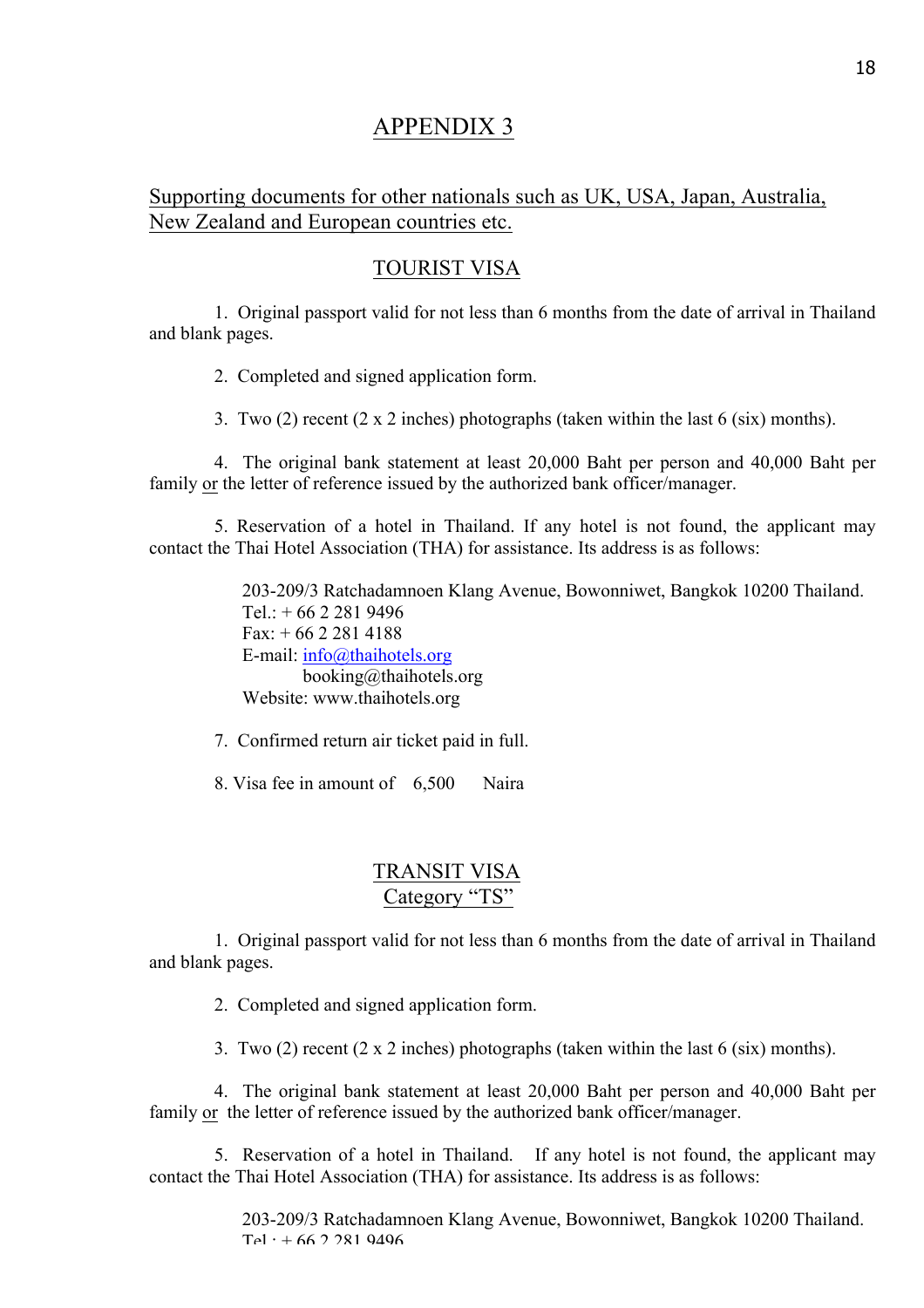$Fax: + 6622814188$  E-mail: info@thaihotels.org booking@thaihotels.org

Website: www.thaihotels.org

If the applicant does not stay overnight, this requirement is not applicable.

8. Confirmed return air ticket to the country of destination.

9. Valid visa of the destination country.

10. Visa fee in amount of 5,200 Naira.

## Category "S"

1. Original passport valid for not less than 6 months from the date of arrival in Thailand and blank pages.

2. Completed and signed application form.

3. Two (2) recent (2 x 2 inches) photographs (taken within the last 6 (six) months).

4. The original bank statement at least 20,000 Baht per person and 40,000 Baht per family or the letter of reference issued by the authorized bank officer/manager.

5. Letter of invitation stating the applicant's participation in sports activities in Thailand.

6. Reservation of a hotel in Thailand or address and telephone number of the sponsor/organizer who will provide accommodation in Thailand.

If any hotel is not found, the applicant may contact the Thai Hotel Association (THA) for assistance. Its address is as follows:

> 203-209/3 Ratchadamnoen Klang Avenue, Bowonniwet, Bangkok 10200 Thailand.  $Tel + 66 2 281 9496$  $Fax: + 6622814188$  E-mail: info@thaihotels.org booking@thaihotels.org Website: www.thaihotels.org

8. Reservation of the return air ticket paid in full.

9. Visa fee in amount of 5,200 Naira.

### Non – Immigrant Visa

### Category "B" for conducting business in Thailand

 1. Original passport valid for not less than 6 months from the date of arrival in Thailand and blank pages.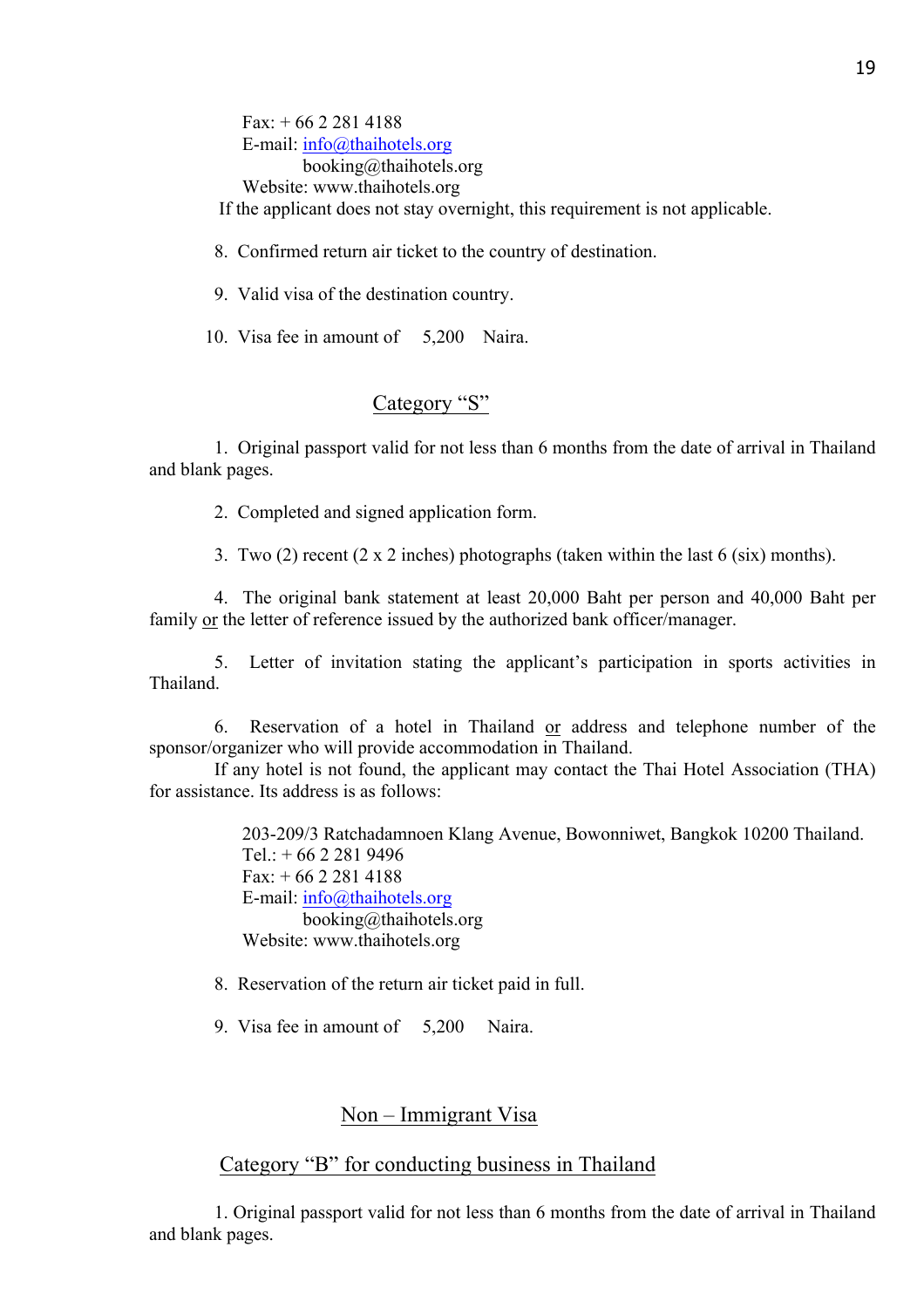2. Completed and signed application form.

3. Two (2) recent (2 x 2 inches) photographs (taken within the last 6 (six) months).

4. The original bank statement at least 20,000 Baht per person and 40,000 Baht per family or the letter of reference issued by the authorized bank officer/manager.

5. Letter of reference from the company is required to be presented stating the nature of business, the purpose of the applicant's visit and the duration of stay in Thailand.

6. Letter of invitation from the company in Thailand detailing the nature of business, the purpose of trading partner's visit and the length of stay in Thailand. Copies of the following corporate documents are also presented;

- 6.1 List of shareholders.
- 6.2 Business registration and business license.
- 6.3 Company profile.
- 6.4 Statement of income tax clearance of the latest year etc.

 7. Reservation of a hotel in Thailand. If any hotel is not found, the applicant may contact the Thai Hotel Association (THA) for assistance. Its address is as follows:

> 203-209/3 Ratchadamnoen Klang Avenue, Bowonniwet, Bangkok 10200 Thailand.  $Tel + 6622819496$ Fax:  $+ 6622814188$  E-mail: info@thaihotels.org booking@thaihotels.org Website: www.thaihotels.org

9. Confirmed return air ticket paid in full.

10. Visa fee in amount of 13,000 Naira (single entry).

#### Category "B" for undertaking work in Thailand

1. Original passport valid for not less than 6 months from the date of arrival in Thailand and blank pages.

2. Completed and signed application form.

3. Two (2) recent (2 x 2 inches) photographs (taken within the last 6 (six) months).

4. The original bank statement at least 20,000 Baht per person and 40,000 Baht per family or the letter of reference issued by the authorized bank officer/manager.

 5. Letter of invitation from the company in Thailand stating the nature of business and the purpose and length of employment.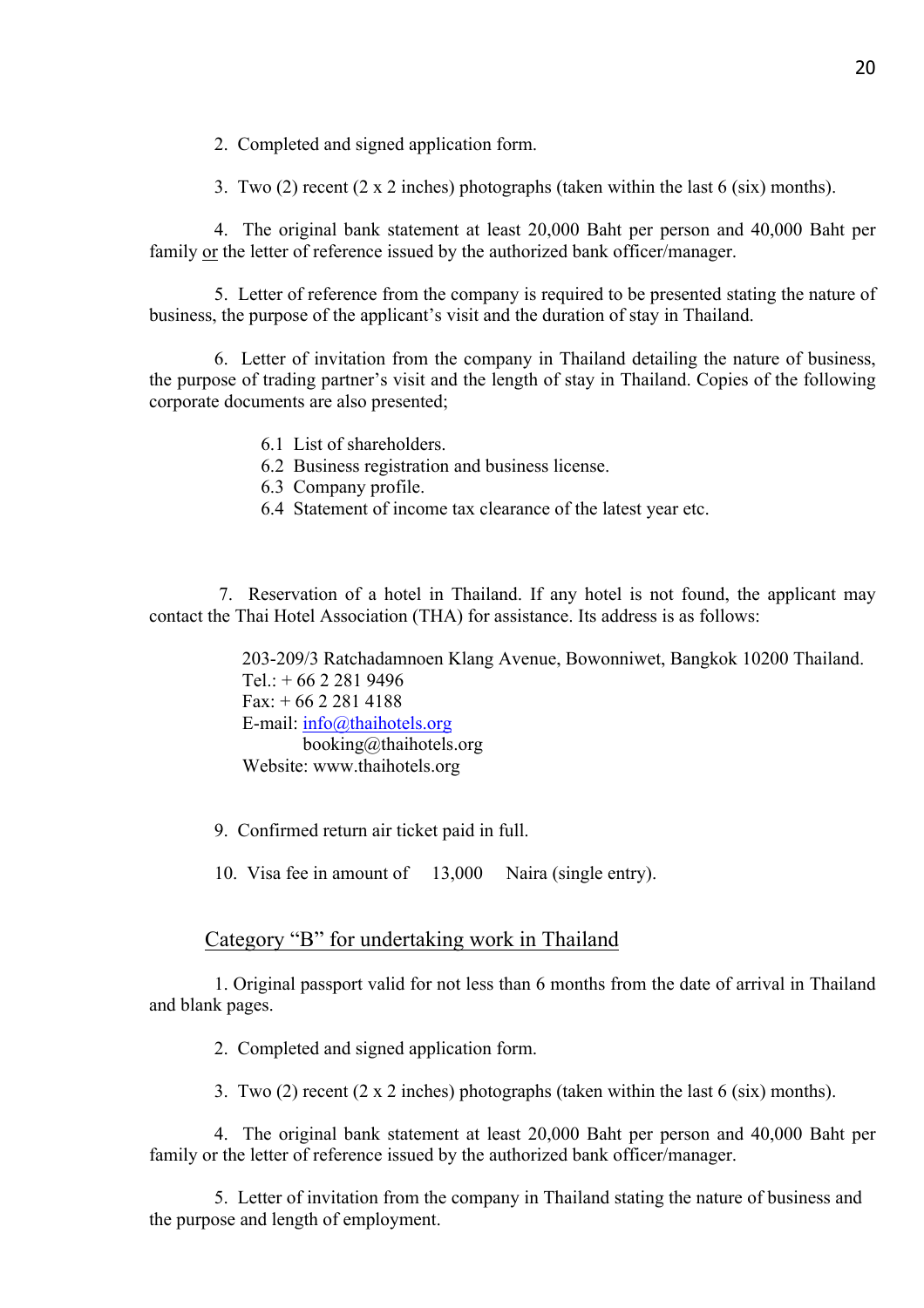6. Employment Contract indicating the rationale for hiring the applicant as well as his/her salary, position and qualifications. The document must be signed by authorized managing director and affixed the seal of the company.

 7. A copy of educational records of the applicant and letters from the prior employers identifying job description and length of service time.

 8. Letter of Approval from the Ministry of Labour (To obtain this letter, the prospective employer in Thailand is required to submit Form WP 3 at the Office of Foreign Workers Administration, Department of Employment, Ministry of Labour Tel. 02 245 2745, 02 245 3209 or at a provincial Employment Office in the respective province. For more information, please visit website: www.doe.go.th/workpermit/index.html).

9. Confirmed air ticket paid in full.

10. Visa fee in amount of 13,000 Naira (single entry).

### Category " ED" for study and for attending conferences in Thailand

1. Original passport valid for not less than 6 months from the date of arrival in Thailand and blank pages.

2. Completed and signed application form.

3. Two (2) recent (2 x 2 inches) photographs (taken within the last 6 (six) months).

4. The original bank statement at least 20,000 Baht per person and 40,000 Baht per family or the letter of reference issued by the authorized bank officer/manager.

5. Transcript and Letter of Acceptance from the relevant school/university or institute in Thailand (for study purpose).

6. Letter of invitation from concerned agency/organization in Thailand (for seminar/meeting/conference purpose).

7. Reservation of a hotel in Thailand.

8. Confirmed return air ticket.

9. Visa fee in amount of 13,000 Naira (single entry).

#### Category "O" for stay with family

1. Original passport valid for not less than 6 months from the date of arrival in Thailand and blank pages.

2. Completed and signed application form.

3. Two (2) recent (2 x 2 inches) photographs (taken within the last 6 (six) months).